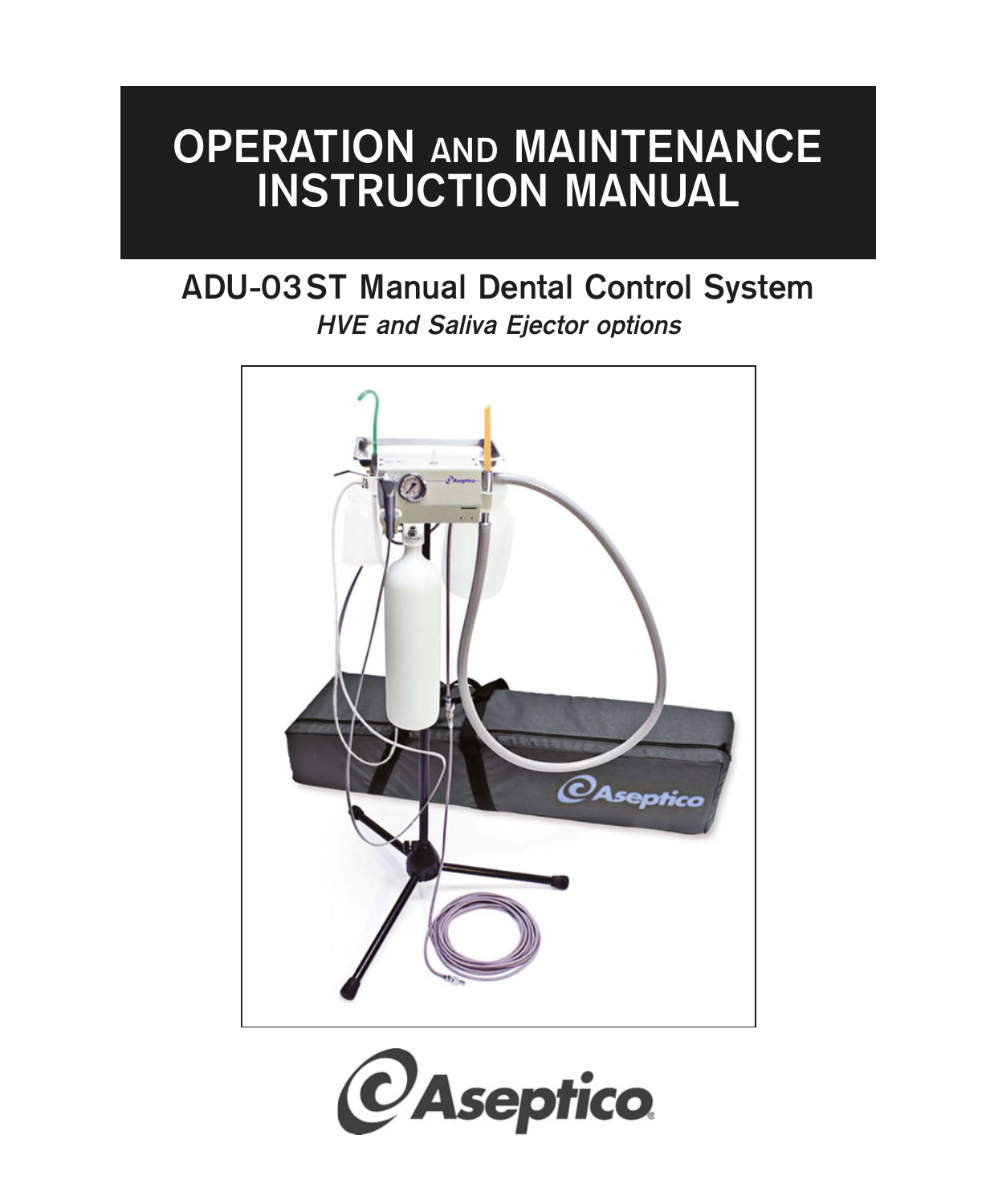## **TABLE OF CONTENTS:**

| Package Contents & Options 1                |
|---------------------------------------------|
| Setting Up the Unit 2                       |
| • Figure 1 - Case Contents 2                |
| • Figure 2 - ADU-03ST Setup 2               |
| Remote Setup 3                              |
| • Figure 3 - Vacuum Systems Quick Connects3 |
| Operation Functions 4                       |
| • Figure 4 - Operation Functions 4          |
|                                             |
| • Figure 5 - Air/Water Syringe 5            |
| Cleaning Back Cover                         |
|                                             |

### **SPECIFICATIONS:**

Case Size: 11 in. x 11 in. x 40 in. Case Weight: 17 lbs. Power Source: 80 - 100 PSI Compressed Air  $\mathcal Q$ Aseptico

P.O. Box 1548 • Woodinville, WA 98072 8333 216<sup>th</sup> Street S.E. • Woodinville, WA 98072 International (425) 487-3157 • Toll Free(800) 426-5913 www.aseptico.com • info@aseptico.com

To prevent injury to people and damage to property, please heed relevant warnings and remarks. They are marked as follows:

| <b>WARNING:</b> | Serious injury or death<br>may result if ignored.                  |
|-----------------|--------------------------------------------------------------------|
| <b>CAUTION:</b> | Damage to property or<br>the environment may<br>result if ignored. |
| <b>NOTE:</b>    | Important additional<br>information and hints.                     |



**Advena Ltd Tower Business Centre, 2nd Flr,** Tower Street, Swatar, BKR 4013 **Malta** 

**REP**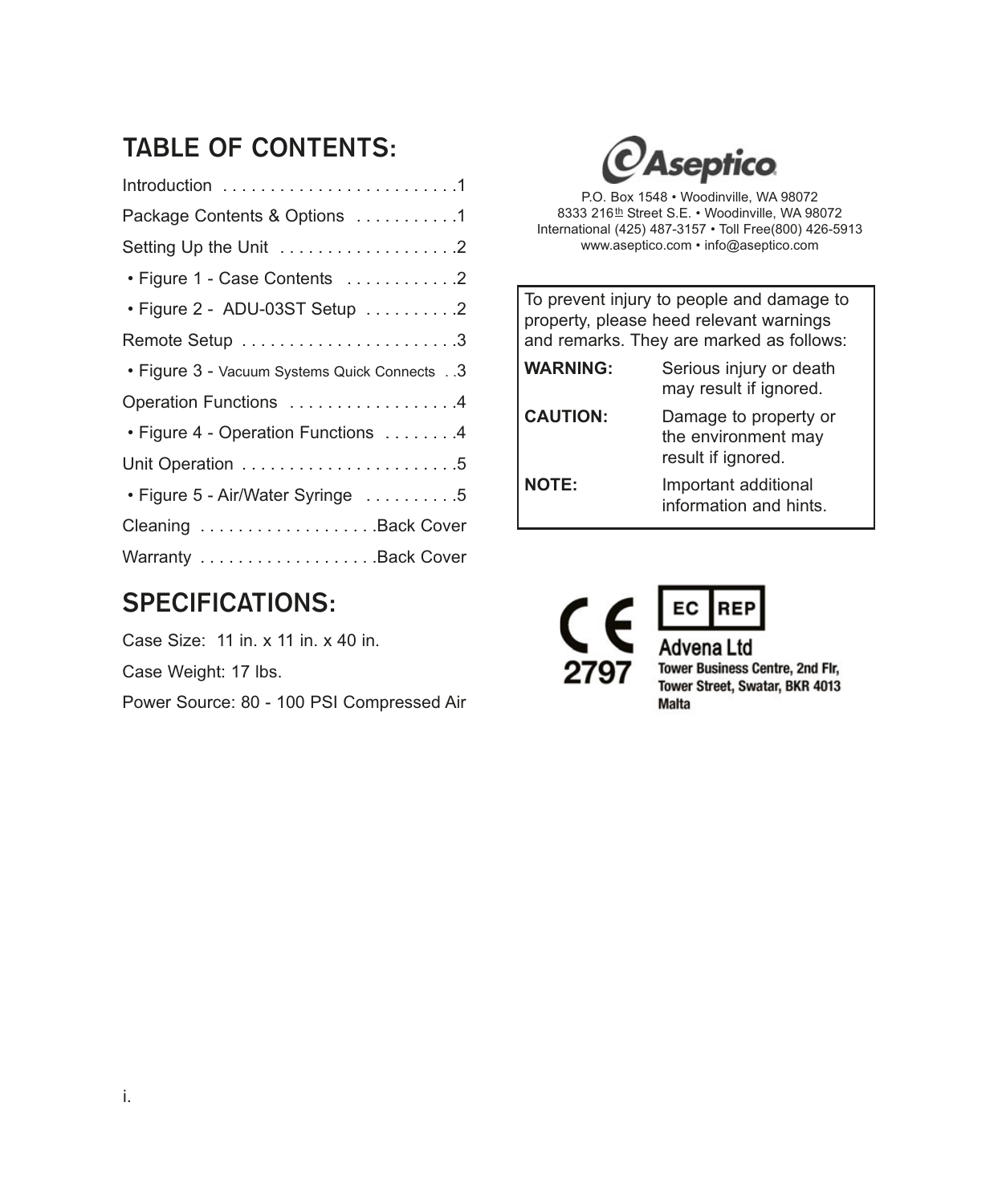The Aseptico ADU-03ST is one of the finest high volume evacuator systems available to the professional. Offering manual activation and a remote stand, the ADU-03ST provides an economic HVE control system for a dental operatory, hygienist's room, or satellite office.

*Congratulations!*

This system is engineered to provide many years of reliable service. Please read the instructions provided in this manual to receive the best and longest service from your Aseptico equipment.

Separate manuals may be provided to cover the operation and maintenance of handpieces or other accessories for your unit. Handpieces are purchased separately.

## **PACKAGE CONTENTS:**

- TA-90D 3-Way Air/Water Syringe with Tips
- NWS-8 Self Contained Clean Water System
- 25-Foot Extension Line
- AA-61 Water Connector for scalers

### **OPTIONS:**

- AA-25ST Saliva Ejector System
- AA-21ST High Volume Evacuator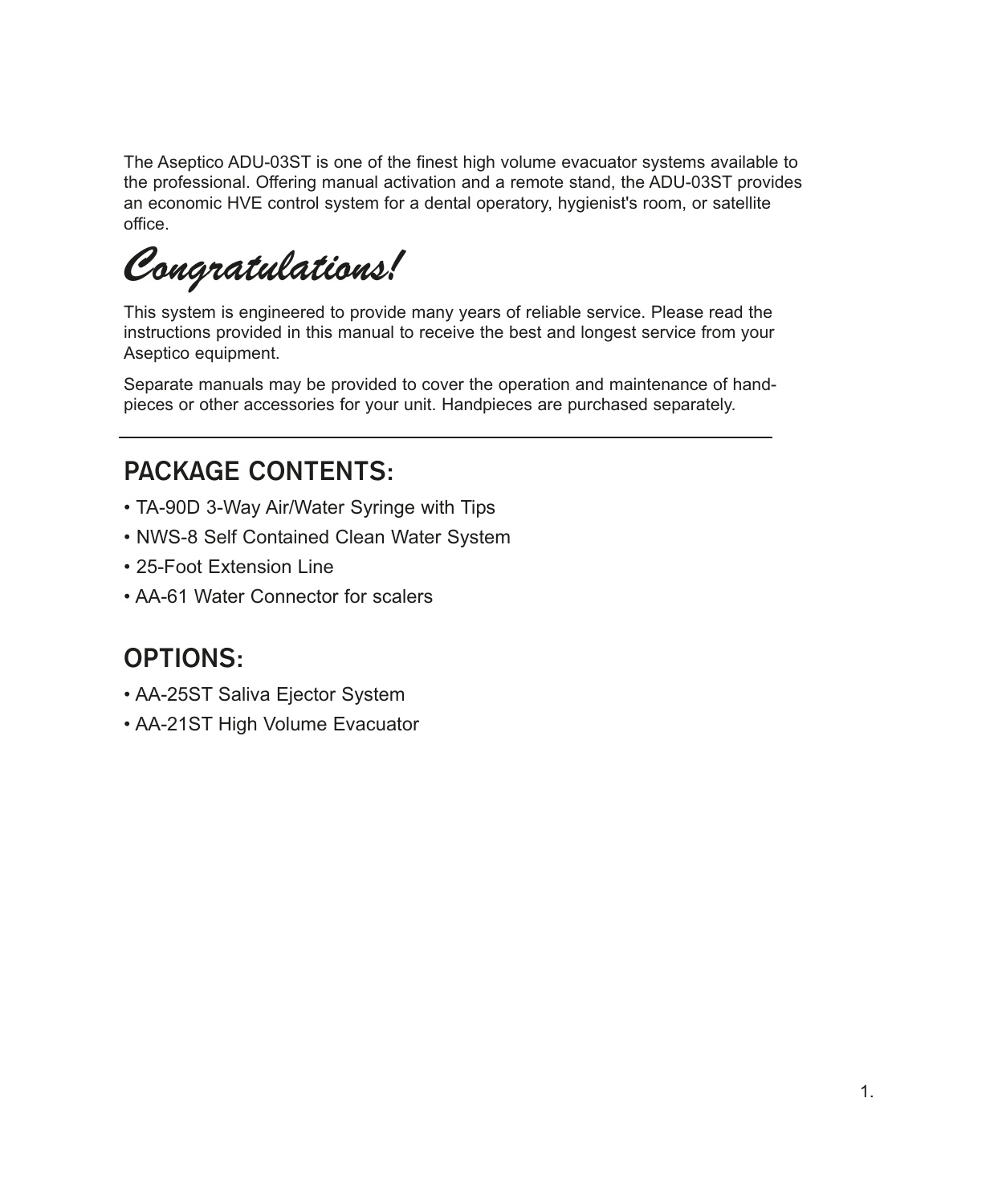### **SETTING UP THE UNIT:**



- 1. The ADU-03ST comes factory-mounted on a tripod stand.
- 2. Remove the system from the carrying case (Fig. 1), fully extend tripod legs, and stand the system up (Fig. 2).
- 3. Unit height is adjusted by loosening the adjustment handle on tripod, raise or lower system, then tighten adjustment handle.

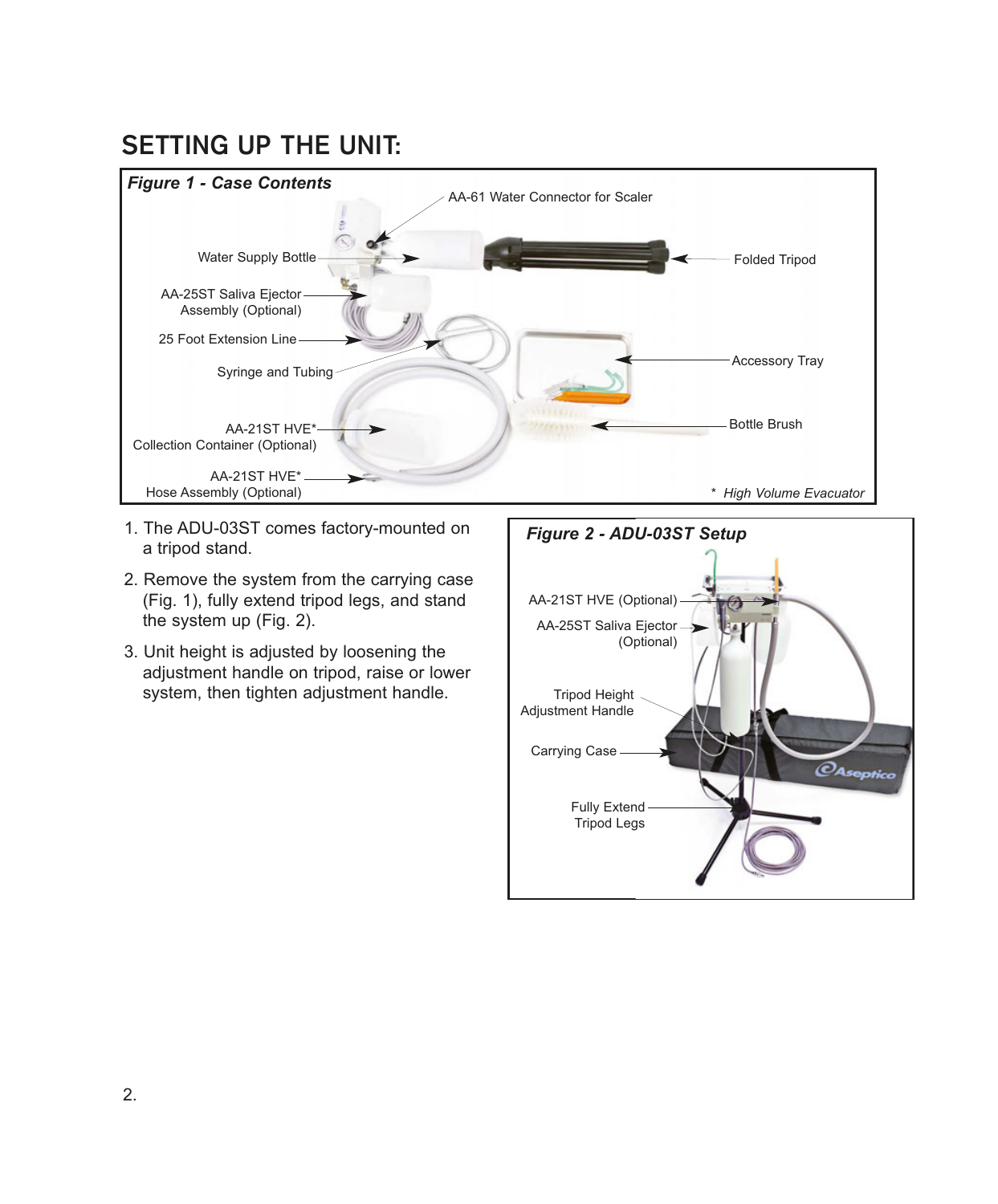### **REMOTE SETUP:**

- 1. Remove components from the soft carrying case as required. **Note item locations to ease repackaging.**
- 2. Attach one end of the 25 ft. grey extension line to the grey air supply line from the unit. Connect the other end to a clean regulated 80-100 PSI compressed air supply.
- 3. Locate the white plastic water supply bottle in the soft carrying case. Fill the bottle with clean or sterile water and attach it to the white fitting on the underside of the ADU-03ST.
- 4. **Optional AA-25ST Saliva Ejector System** The Saliva Ejector System consists of a plastic waste container and a single lowvelocity hose. Mount the waste container to the quick connect on the mounting block located on the back left-hand side of the chassis (see Fig. 3). Push the waste container straight up into the Quick Connector, until the snap ring locks it into place. Attach saliva ejector hose to the quick connect located on top of waste container and then place ejector valve into the holder located on left side of unit. To remove waste container assembly, push in on snap-ring tab and pull the assembly out of Connector.



- 5. **Optional AA-21ST HVE System -** The High Volume Evacuator consists of a plastic waste container and a single large-diameter low velocity hose. Mount the waste container and hose assembly to the quick connect on the mounting block located on the back right-hand side of the chassis (see Fig. 3), then place HVE valve in the holder on the right side of unit. To attach the assembly, push the waste container and hose assembly straight into the Quick Connector, until the snap ring locks it into place. To remove assembly, push in on snap-ring tab and pull the assembly out of Connector.
- 6. Slide the accessory tray between the ADU-03ST chassis back and the mounting block.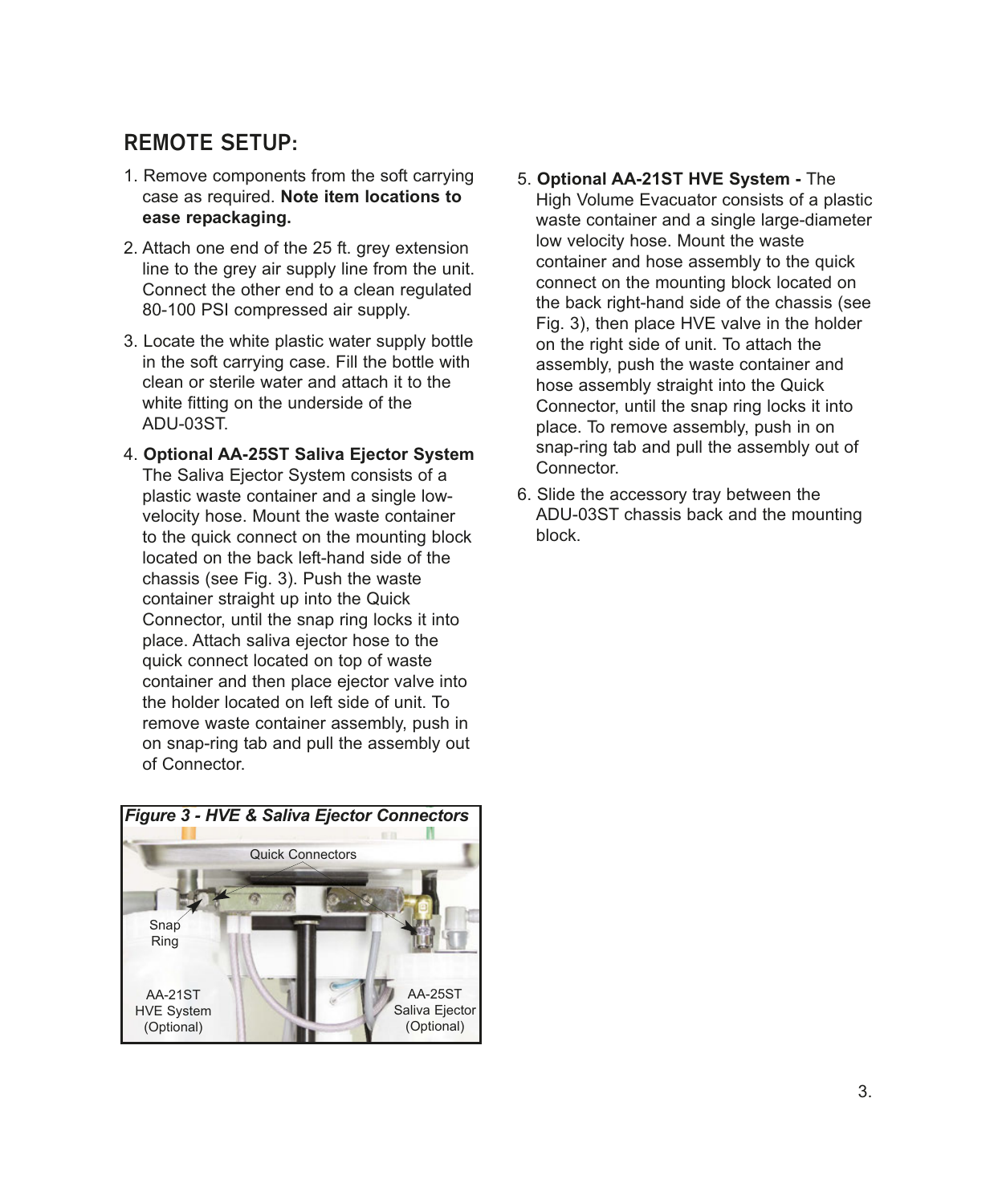### **OPERATION FUNCTIONS - Cont'd**



### **OPERATION FUNCTIONS (Refer to Fig. 4)**

#### **Pressure Gauge:**

Gives a visual indication of the system pressure.

#### **3-Way Air /Water Syringe:**

Delivers air, water, or a combination mist. Supplied with autoclavable tip.

#### **NWS-8 Water System**:

White 1-liter bottle dispenses water through the 3-Way Air/Water Syringe and high-speed handpiece.

#### **AA-25ST Saliva Ejector On/Off Toggle (Optional):**

Turns vacuum On/Off to the saliva ejector valve.

#### **AA-21ST High Volume Evacuator (Optional):** Provides vacuum flow to the High Volume Evacuator when the HVE valve button is depressed.

#### **AA-61 Water Out Connector:**

Provides water via standard 1/4" quick disconnect to independent Cavitron or scaler units requiring a water supply. Remove the black rubber cap, then connect water line to this connector. FOR WATER OUT CONNECTIONS ONLY!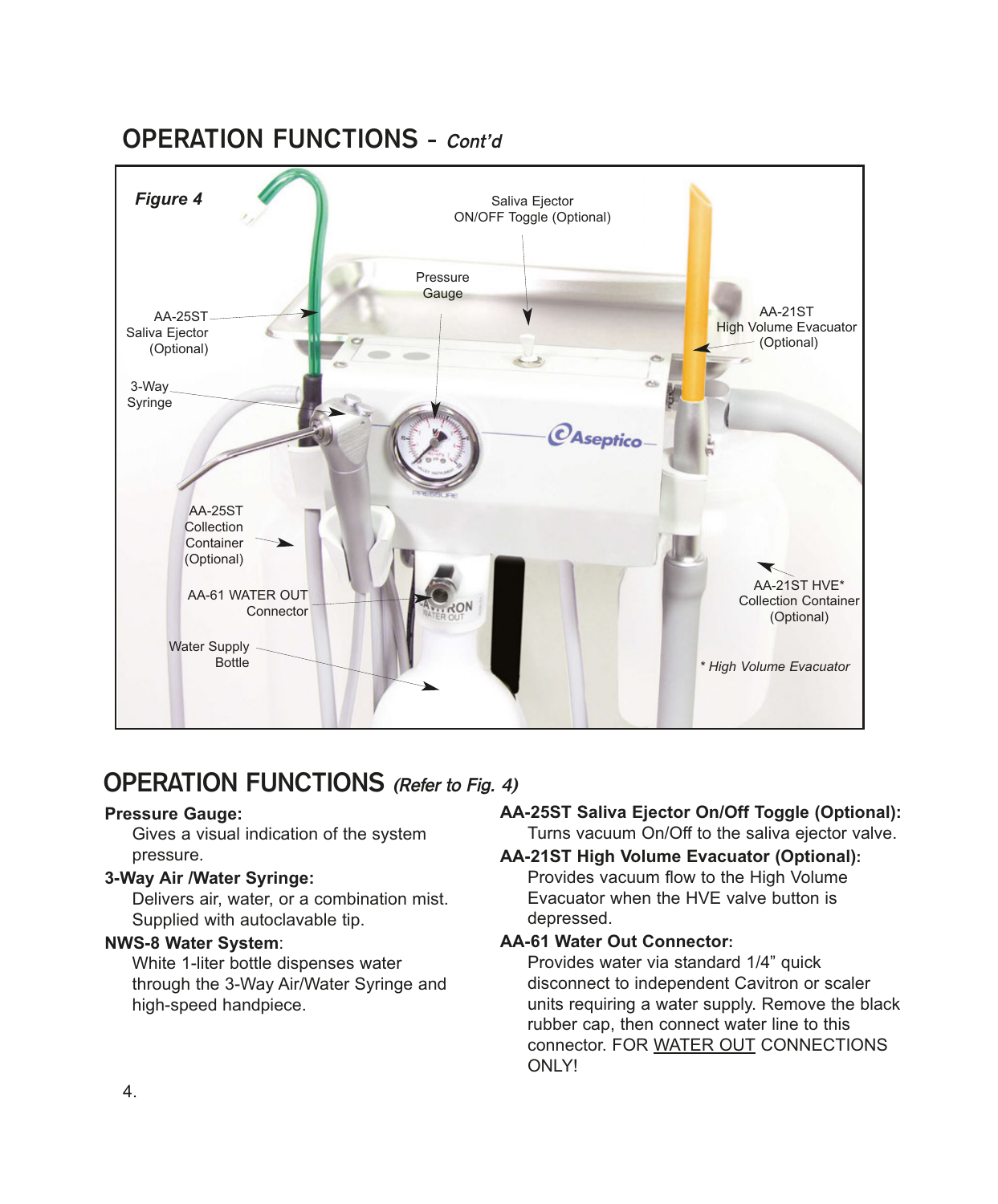### **UNIT OPERATION**

**3-Way Air/Water Syringe** - Depress the right button for air operation, and the left button for water operation. Depressing both buttons will create a mist. The syringe features quickchange autoclavable tips: To remove a tip, press on the locking collar surrounding the tip socket and pull the used tip straight out of the socket (see Fig. 5). To insert a new tip, press locking collar and push tip into socket as far as it will go. Release collar and gently tug on tip before using to ensure that tip is securely locked into socket.



**Optional Saliva Ejector** - Remove the saliva ejector valve from its holder and insert a standard saliva ejector tip. Turn the low vacuum toggle switch ON. Waste from the vacuum system will collect in the attached plastic bottle. When the waste container is 3/4 full, it must be emptied to prevent a back-up in the system.

**Optional HVE System** - Remove the vacuum hose from its holder and insert a standard oral evacuator tip. Depress the button switch on the side of the HVE valve for vacuum. Waste from the vacuum system will collect in the attached plastic bottle. When the waste container is 3/4 full, it should be emptied.